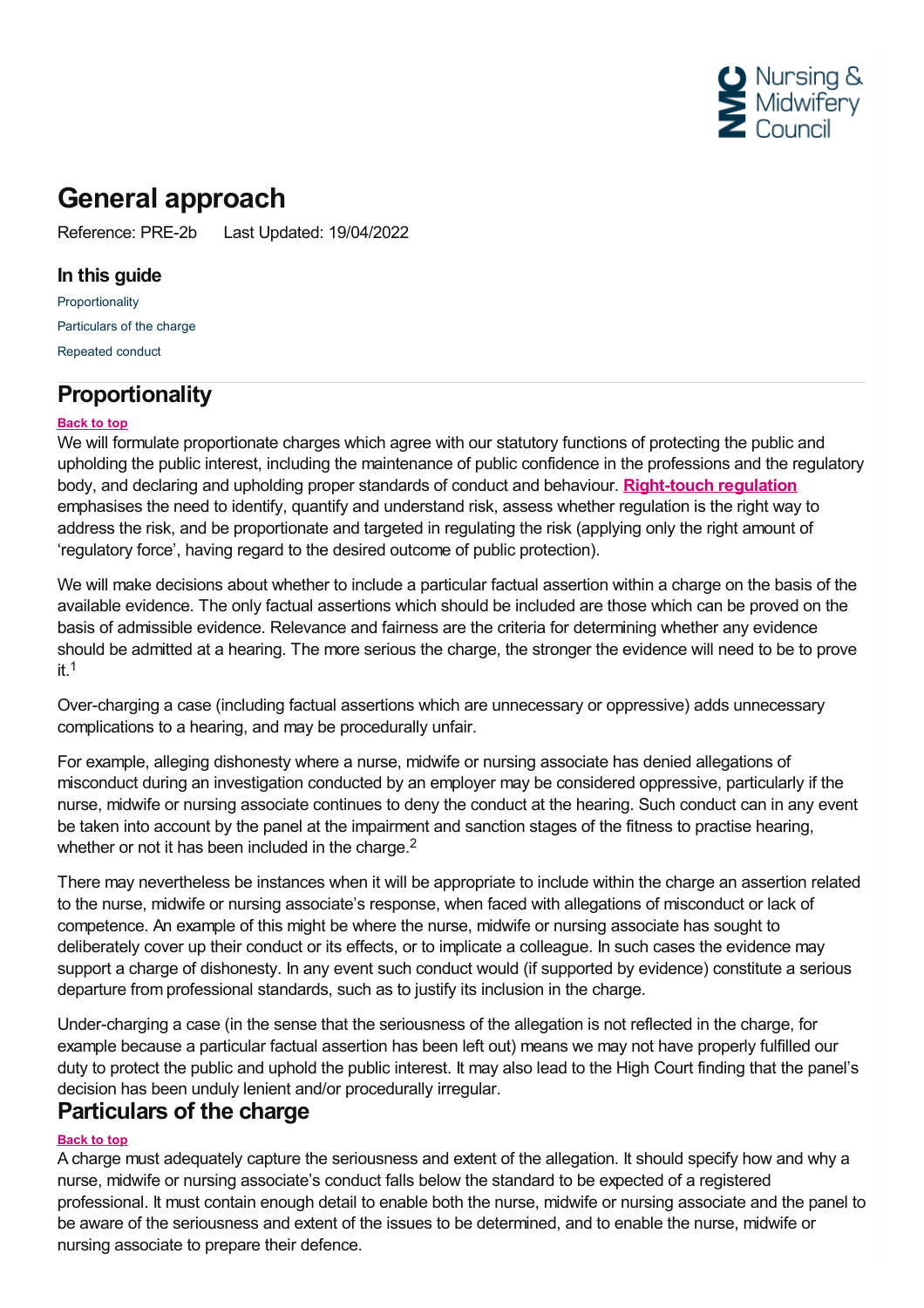At the same time, the charge should be worded as clearly and simply as possible, avoiding unnecessary background narrative. As a general guide, it is the conclusion to be drawn from the evidence (that the nurse, midwife or nursing associate hit patient A) that should be charged, rather than what a particular witness observed (the nurse, midwife or nursing associate was seen hitting patient A).

It is generally enough to describe a clinical failing without referring to any document (such as a trust policy) which may be relied upon as evidence of the nurse, midwife or nursing associate's obligations or standard of care required. Similarly, it is not necessary to refer to the sections of **the [Code](https://www.nmc.org.uk/standards/code/)** which could be referred to by the panel when determining misconduct.

Narratives describing any facts leading up to or following the conduct in question, including description of contextual factors which do not in themselves describe misconduct, lack of competence or any other conduct which can form a ground of impairment, should be left out of the charge. Where it is necessary to include such facts in order to make the charge clear, they should be described as concisely as possible.

If there are relevant contextual factors that the panel need to be aware of these should be set out in the opening statement for the case. If the panel are making the decision at a meeting, they should be set out within the written statement of case. A factor will be relevant if it would have a material impact on the outcome of the case. It should be set out in the statement of case or opening statement whether a contextual factor is agreed between parties or whether it is in dispute and will need the panel to make a finding on it.

In cases where the regulatory concern relates to an exercise of professional judgement under the Code, it will be necessary to set out which aspects of the nurse, midwife or nursing associate's decision-making went wrong. For example, a charge that a nurse, midwife or nursing associate did not attempt cardiopulmonary resuscitation would need to specify why this was inappropriate, such as because it was not in line with the best available evidence, policies or guidelines or in the best interests of the patient. Where the regulatory concern is that it is not possible to identify whether the nurse, midwife or nursing associate exercised their professional judgement appropriately because inadequate records were made this should be charged separately.

Where the charge needs to assert the use of sexually explicit language or swear words, it may or may not be necessary to set out the language used. In some cases, a generic charge simply asserting that sexually explicit language was used to communicate may be enough to notify the nurse, midwife or nursing associate of the seriousness of the allegation. If more detail is needed, for instance in a case based on the sending of sexually explicit text messages, and the language used may be capable of more than one interpretation, the precise words used may be set out in a separate, private schedule.

It is only necessary to specify the nurse, midwife or nursing associate's place of employment or professional role at the time during which the alleged conduct took place if this helps to make the charge easier to understand, or is relevant to the seriousness of the charge. For example:

- if the allegation concerns patient neglect in a care home, the fact that the nurse, midwife or nursing associate was employed as a manager in that care home will be relevant to the charge.
- if the charge is of dishonesty concerning previous disciplinary proceedings brought against a nurse, midwife or nursing associate by a number of different employers.
- if the conduct in question has taken place in more than one setting. For example, the fact that a nurse, midwife or nursing associate is said to have sexually harassed colleagues or patients in more than one place of employment is relevant to the seriousness of the allegation as a whole.
- in a lack of competence case where it is necessary to describe where a formal capability assessment took place. See the **lack of [competence](https://www.nmc.org.uk/ftp-library/hearings/drafting-charges/other-fitness-to-practise-charges/)** section for examples.

Including the places of employment in the charge in these particular circumstances brings out the full seriousness of the allegation and makes the charge easier to understand.

The dates on which the alleged conduct took place are always relevant to the charge, and wherever possible should be specified in relation to each incident. If it is not possible to specify dates then the charge should make this clear, for example by stating:

<span id="page-1-0"></span>*"On an unknown date between [date] and [date]…"* **Repeated conduct**